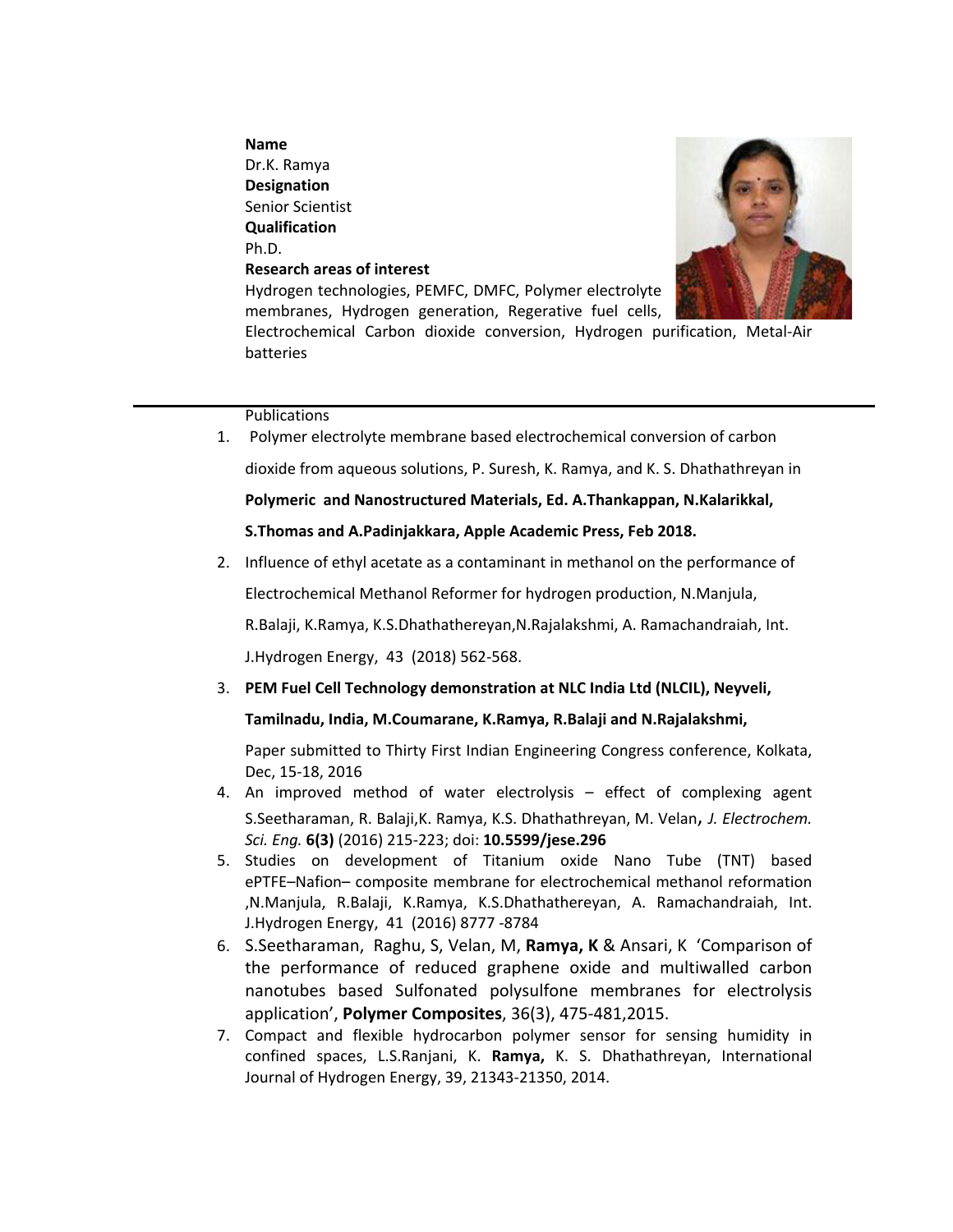- 8. S.Seetharaman& R. Balaji& K. Ramya& K. S. Dhathathreyan & M. Velan, "Electrochemical behaviour of nickel-based electrodes for oxygen evolution reaction in alkaline water electrolysis", Ionics, 20 (5),pp 713-720, 2014
- 9. Bifunctional electrocatalyst for oxygen/air electrodes, N. Sasikala, **K. Ramya**, K.S. Dhathathreyan, Energy conversion and Management, 77, 2014, 545-549.
- 10. Graphene oxide modified non noble metal electrode for alkaline anion exchange membrane water electrolyzers, S.Seetharaman, R.Balaji, **K.Ramya**, K.S.Dhathathreyan, M.Velan. International Journal of Hydrogen Energy 2013, 38, 14934-14942.
- 11. PEMFC membrane electrode assembly degradation study based on its mechanical properties, Ranjani Lalitha Sridhar, **Ramya Krishnan**, International Journal of Materials Research, Volume 104(9), 2013,892-898.
- 12. Hydrogen production by alcoholysis of sodium borohydride, **K.Ramya**,<br>K.S.Dhathathreyan, J.Sreenivas, S.Kumar<sup>b</sup>, S.Narasimhan, Accepted for publication in International Journal of Energy Research, 37(14),2013, 1889-1895. DOI: 10.1002/er.3006
- 13. Electrochemically reduced Graphene oxide / Sulfonated polyether ether ketone composite membrane for electrochemical applications S.Seetharaman\*, **K.Ramya**, K.S.Dhathathreyan, AIP conference Proceedings 1538, 257 (2013).
- 10. Carbon Assisted water electrolysis for hydrogen generation, S.Sabareeswaran, R.Balaji, **K.Ramya** and K.S.Dhathathreyan, AIP conference Proceedings 1538, 43(2013).
- 1. Performance of a 1 kW Class Nafion-PTFE Composite Membrane Fuel Cell Stack, Pattabiraman Krishnamurthy, **Ramya Krishnan**, and Dhathathreyan Kaveripatnam Samban, International Journal of Chemical Engineering Volume 2012 (2012), Article ID 512803, 7 pages doi:10.1155/2012/512803
- 14. Phosphotungstic Acid Modified Expanded PTFE based Nafion Composites,

K.Pattabiraman and K.Ramya, J of new materials for electrochem. Sys., 14(4),

217-222, 2011.

- 15. Study of a porous membrane humidification method in polymer electrolyte fuel cells, **K. Ramya**\*, J. Sreenivas, K.S. Dhathathreyan, International Journal of Hydrogen Energy, vol 36(22), p14866-14872,2011.
- 16. Performance of EDLCs using nafion and nafion composites as electrolyte' C. K. Subramaniam\*, C. S. Ramya and **K. Ramya** , J of Applied Electrochemistry, Volume 41, Number 2, 197-206, 2011
- 17. Methanol crossover studies in heat treated Nafion membranes, **K.Ramya** and K.S.Dhathathreyan, J.Memb. Sci. 311 (2008) 121-127**.**
- 18. Effects of solvents on the characteristics of Nafion/ PTFE composite membranes for fuel cell applications, **K.Ramya**, G.Velayutham, C.K.Subramaniam, N.Rajalakshmi, K.S.Dhathathreyan, J. Power Sources 160 (2006) 10-17
- 19. Characterization and Optimization of Low cost activated carbon Fabric as a substrate layer for PEMFC electrodes, N.Rajalakshmi, G.Velayutham, **K.Ramya**, C.K.Subramaniam and K.S.Dhathathreyan in Proceedings of Fuel Cell 2005, Third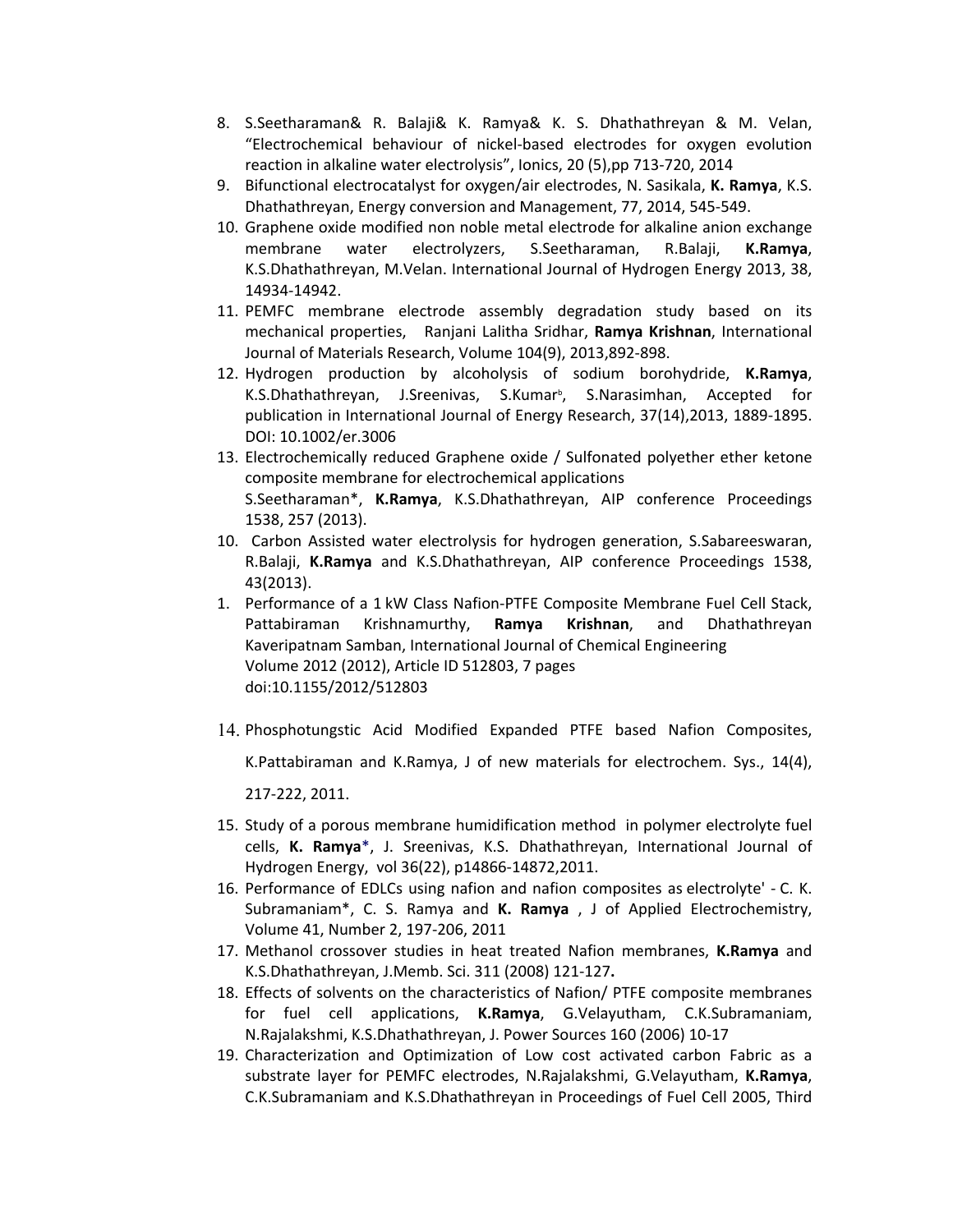International Conference on Fuel Cell Science, Engineering and Technology, May 23-25, Ypsilanti, Michigan ( FuelCELL-74182)

- 20. Electrochemical characteristics of titanium based hydrogen storage alloys, **K.Ramya**, N. Rajalakshmi, P.Sridhar and B.Sivasankar, J alloys and Compounds, 373, 1-2, (2004) 252-259.
- 21. Direct Methanol Fuel Cells: Determination of Fuel Crossover in a polymer electrolyte membrane, **K.Ramya** and K.S.Dhathathreyan, J Electroanalytical Chemistry, 542 (2003) 109-115
- 22. Poly(Phenylene oxide) based polymer electrolyte membranes for fuel cell applications, **K.Ramya** and K.S.Dhathathreyan, J applied polymer Science, 88 (2) (2003) 307-311.
- 23. Electrochemical studied on the effect of nickel substitution in TiMn2 alloys, **K.Ramya**, N.Rajalakshmi, P.Sridhar and B.Sivasankar, J.Alloys and Compounds, 352 (2003), 315-324.
- 24. Synthesis and Characterization of sulphonated poly(Phenylene oxides) as membranes for polymer electrolyte fuel cells, B.Vishnupriya, **K.Ramya** and K.S.Dhathathreyan, J applied Polymer Science, 83(8) (2002), 192-1798.
- 25. Effect of surface treatment on electrochemical properties of TiMn1.6Ni0.4 alloy in alkaline electrolyte, **K.Ramya**, N.Rajalakshmi, P.Sridhar and B.Sivasankar, J Power Sources, 111 (2002) 335-344.
- 26. Methanol permeability studies on sulphonated polyphenylene oxide membrane for direct methanol fuel cell, **K.Ramya**, B.Vishnupriya and K.S.Dhathathreyan, J New Materials for Electrochemical Systems, 4(2) (2001) 115-120.
- 27. Polymer composites for polymer electrolyte membrane (PEM) fuel cells and Direct methanol fuel cells (DMFC), B.Vishnupriya, S.Jayaprakash, **K.Ramya**, M.Raja and K.S.Dhathathreyan, Proceedings of the First Asian Conference on Solid State Ionic Devices – FACSSID2000, March 22-24, 2000 held at Chennai India
- 28. High Performance gas diffusion electrodes for PEMFC, C.K.Subramaniam, N.Rajalakshmi, **K.Ramya** and K.S.Dhathathreyan, Bulletin of Electrochemistry, 16(8) 2000, 350-353
- 29. Development of polymer electrolyte membrane fuel cell stack, K.S.Dhathathreyan, P.Sridhar, G.Sasikumar, G.Velayutham, C.K.Subramaniam, N.Rajalakshmi, M.Raja and **K.Ramya**, International Journal of Hydrogen Energy, 24 (1999) 1107-1115.
- 30. Standard Potential of hydrogen electrode, S.Parthasarathy, **K.Ramya** and V.K.Venkatesan, Current Science, 69(10) (1995) 871-874.
- 31. Single –ion activities by a solid ion transmitter bridge and a reference electrode without liquid junction, S.Parthasarathy and **K.Ramya**, Current Science, 69(6) (1995) 529-533.

#### Papers in Conference

32. A Silver based bifunctional catalyst for Zinc- Air cells, Imran Karajagi, K.Ramya, K.S.Dhathathreyan, P.C.Ghosh and Arindam Sarkar, Abstract submitted for presentation at International conference on advanced rechargeable batteries and allied materials (ICARBM- 2017) , Pune organised by C-Met, Pune 8-10 March 2017.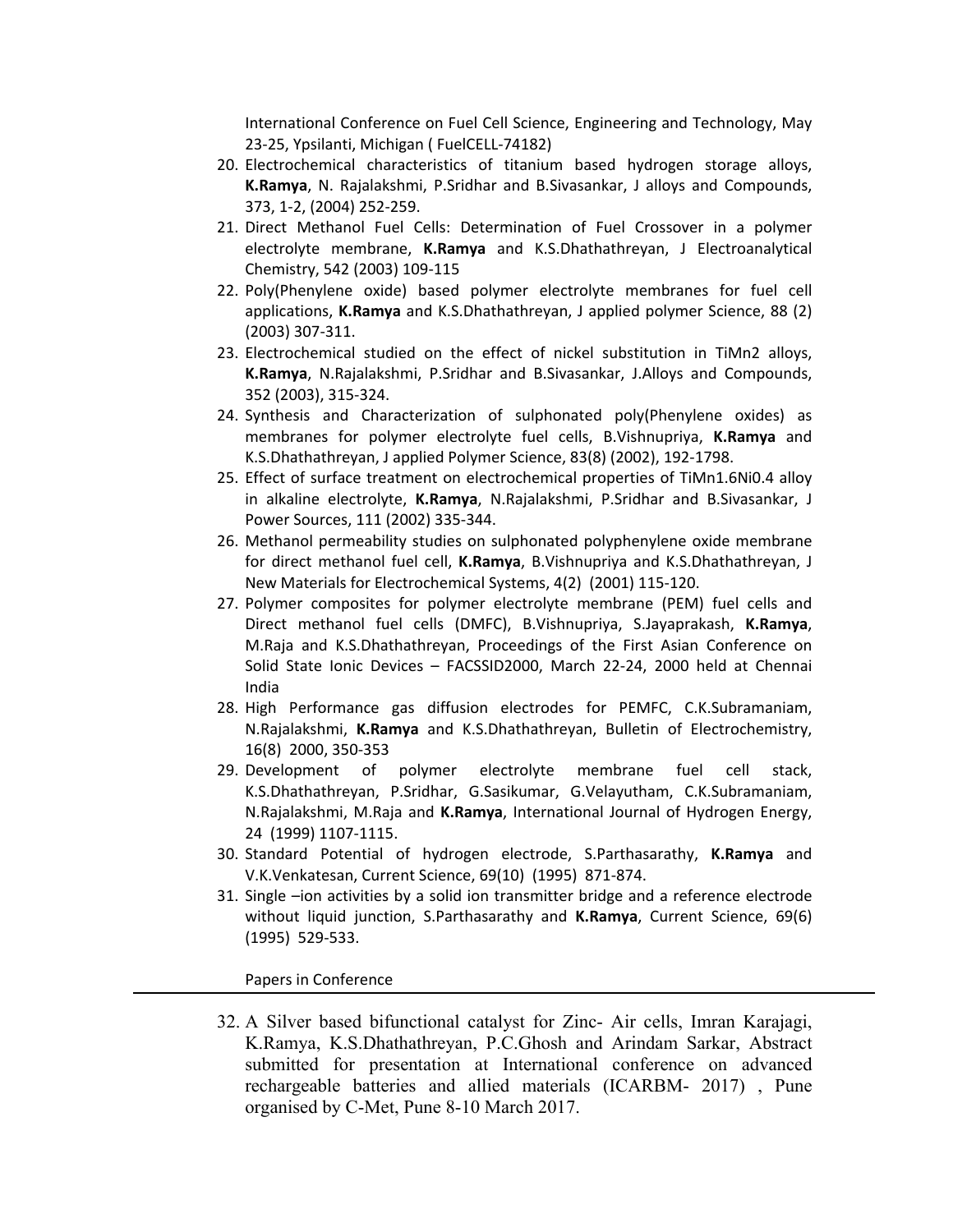- 33. Methanol-Water Electrolysis using Titania Nanotubes based composite membtrane for hydrogen generation, N.Manjula, R.Balaji, K.Ramya, K S. Dhathathreyan,A Ramachandraiah, The National Conference on Advanced Functional Materials,  $8<sup>th</sup>$  and  $9<sup>th</sup>$  of May 2015 at SRM University Vadapalani,Chennai.
- 34. Recovery of waste heat in a HT-PEMFC, G Vijaydev, K Ramya, Select X5 meet Organised by CECRI, Karaikudi, Feb26-27, 2015. Third prize to MR.Vijay Dev for best paper presentation
- 35. Modelling studies in Alkaline Fuel Cells, Shilochana Dudi and K. Ramya, Poster presentation at Comsol Conference 2014 held at Park Plaza Hotel, 13-14 Nov 2014
- 36. Development of Anion Exchange Membrane based Supercapacitors, **P V S Krishna**, K Ramya, K.S.Dhathathreyan, IUMRS-ICA 2013, Dec 16-20, Indian Institute of Science, Bangalore, India.
- 37. Hydrogen generation via urea electrolysis using Nickel alloy electrode, L.S. Ranjani, R. Balaji, K.Ramya, K.S.Dhathathreyan, National symposium on electrochemical science and technology, Bengaluru, India Aug 23-24, 2013
- 38. PEMFC technology development at ARC-International K.Ramya, N.Rajalakshmi, K.S.Dhathathreyan, Indo – US Interactive on hybrid power systems and energy meet held at NMRL Ambernath, on October  $18<sup>th</sup> - 19<sup>th</sup>2012$
- 39. Electrochemically reduced grapheme oxide/sulphonated polyether ether ketone composite membrane for electrochemical applications, S.Seetharaman, K.Ramya, K.S.Dhathathreyan, Abstract no. OP50, National conference on carbon Materials 2012( CCM 12), 1-3 Nov, 2012, BARC, Mumbai
- 40. Carbon Assisted water electrolysis for hydrogen generation, S.Sabareeswaran, R.Balaji, K.Ramya and K.S.Dhathathreyan,Abs. No. OP33, National conference on carbon Materials 2012( CCM 12), 1-3 Nov, 2012, BARC, Mumbai.
- 41. Bifunctional electrocatalysts for Oxygen/air electrodes N.Sasikala, K.Ramya Paper Presented in Seventeenth National convention of Electrochemists(NCE-17) at B.S.Abdur Rahman University, Chennai on 14-15<sup>th</sup> Sep' 2012
- 42. Synergistic effect of stabilizer in alkaline water electrolysis" S.Seetharaman , R.Balaji , K.Ramya , K.S.Dhathathreyan , M.Velan Paper Presented in Seventeenth National convention of Electrochemists(NCE-17) at B.S.Abdur Rahman University, Chennai on 14-15<sup>th</sup> Sep' 2012
- 43. Polymer electrolyte membrane Fuel Cells- Technology, K.Ramya ,in National Seminar on Strategies for harnessing fuel cell energy for innovative applications, held at VIT Chennai 8<sup>th</sup> -9<sup>th</sup> Feb 2013
- 44. Silica treated expanded PTFE based Nafion Composite membrane ( No. P-17) K.Pattabiraman and K.Ramya, International conference on Emerging technologies in Renewable Energy(ICETRE-2010), August 18-21, 2010, Anna University, Chennai, India.
- 45. Polymer Electrolyte Membrane based Humidity Sensors for Fuel Cells, Ranjani L S & Ramya K, National Symposium on Electrochemical Science and Technology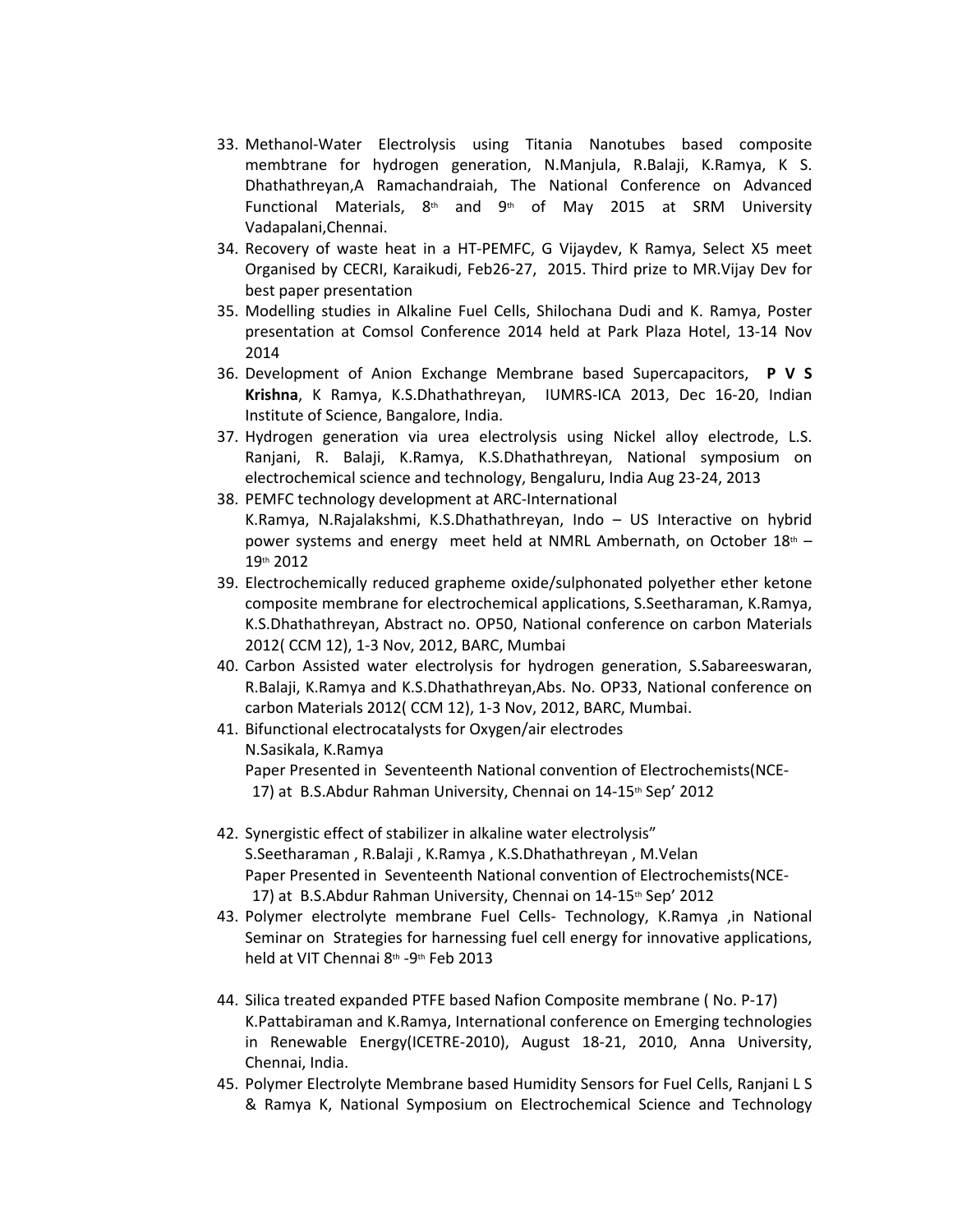(NSEST 2011) conducted by Electrochemical Society (ECS),Indian Institute of Science Bengaluru, India

- 46. Study of a Porous membrane humidification method in polymer electrolyte membrane fuel cells(PEMFC), K.Ramya, J. Sreenivas, K.S.Dhathathreyan, in Fucetech 2009, Mumbai, Nov 11-13, 2009
- 47. Composite ionic material as electrolyte for EDLC development for fuel cell power system application, C.K.Subramaniam, C.S.Ramya, K.Ramya, K.S.Dhathathreyan in Fucetech 2009, Mumbai, Nov 11-13, 2009
- 48. Study of low cost hydrophilic membrane based humidification for fuel cells, J.Sreenivas, **K.Ramya** and K.S.Dhathathreyan, a poster presented in the Fourteenth National Convention of Electrochemists held at Indira Gandhi Centre for Atomic Research, Kalpakkam on the 6-7 December 2007 organised by Society of Advancement of Electrochemical Science and Technology, CECRI Campus, Karaikudi 630005. This poster received the **III prize for the best poster award.**
- 49. Water Uptake and Conductivity studies in sulphonated poly(ether ether ketone) membranes, D.Sabhita and **K.Ramya**, a poster presented in the Fourteenth National Convention of Electrochemists held at Indira Gandhi Centre for Atomic Research, Kalpakkam on the 6-7 December 2007 organised by Society of Advancement of Electrochemical Science and Technology, CECRI Campus, Karaikudi 630005.
- 50. Characterization and Optimization of Low cost activated carbon Fabric as a substrate layer for PEMFC electrodes, N.Rajalakshmi, G.Velayutham, **K.Ramya**, C.K.Subramaniam and K.S.Dhathathreyan in Fuel Cell 2005, Third International Conference on Fuel Cell Science, Engineering and Technology, May 23-25, Ypsilanti, Michigan ( FuelCELL-74182)
- 51. Issues pertaining to emerging membrane technology for polymer electrolyte fuel cells, **K.Ramya** and K.S.Dhathathreyan paper presented at the "National Seminar on Pollution Control- Recent Advances in Membrane Science and Technology- 9th and 10th May 2002 organised by Department of Chemical Engineering, AC College of Technology, Anna University, Chennai-600 025
- 52. Polymer electrolyte membranes for polymer electrolyte fuel cells, **K.Ramya**, P.Amala dass and K.S.Dhathathreyan paper presented as a Poster in the "Fourth national symposium on Chemistry" held at Pune Feb 1-3 2001.
- 53. Electrochemical properties of as produced and copper encapsulated TiMn2 alloy electrodes in alkaline solution, **K.Ramya**, N.Rajalakshmi, P.Sridhar and B.Sivasankar, Paper presented at the National Symposium on Electrochemical Science and Technology, NSEST-2001, July 20-21 hels at I.I.Sc, Bangalore, India
- 54. Composite membranes for polymer electrolyte fuel cells, B.Vishnupriya, **K.Ramya** and K.S.Dhathathreyan, Paper presented at the National Symposium on Electrochemical Science and Technology, NSEST-2001, July 20-21 hels at I.I.Sc, Bangalore, India
- 55. Polymer Composites for polymer electrolyte membranefuel cells and Direct methanol fuel cells, B.Vishnupriya, S.Jayaprakash, **K.Ramya**, M.Raja and K.S.Dhathathreyan, paper presented at the First Asian Conference on Solid State Ionic Devices – FACSSID2000, March 22-24, 2000 held at Chennai India
- 56. Modified approach for fabrication of gas diffusion electrodes, C.K.Subramaniam, **K.Ramya**, N.Rajalakshmi and K.S.Dhathreyan by MRSI, Chennai, India held at IGCAR, Kalpakkam, India, 1998.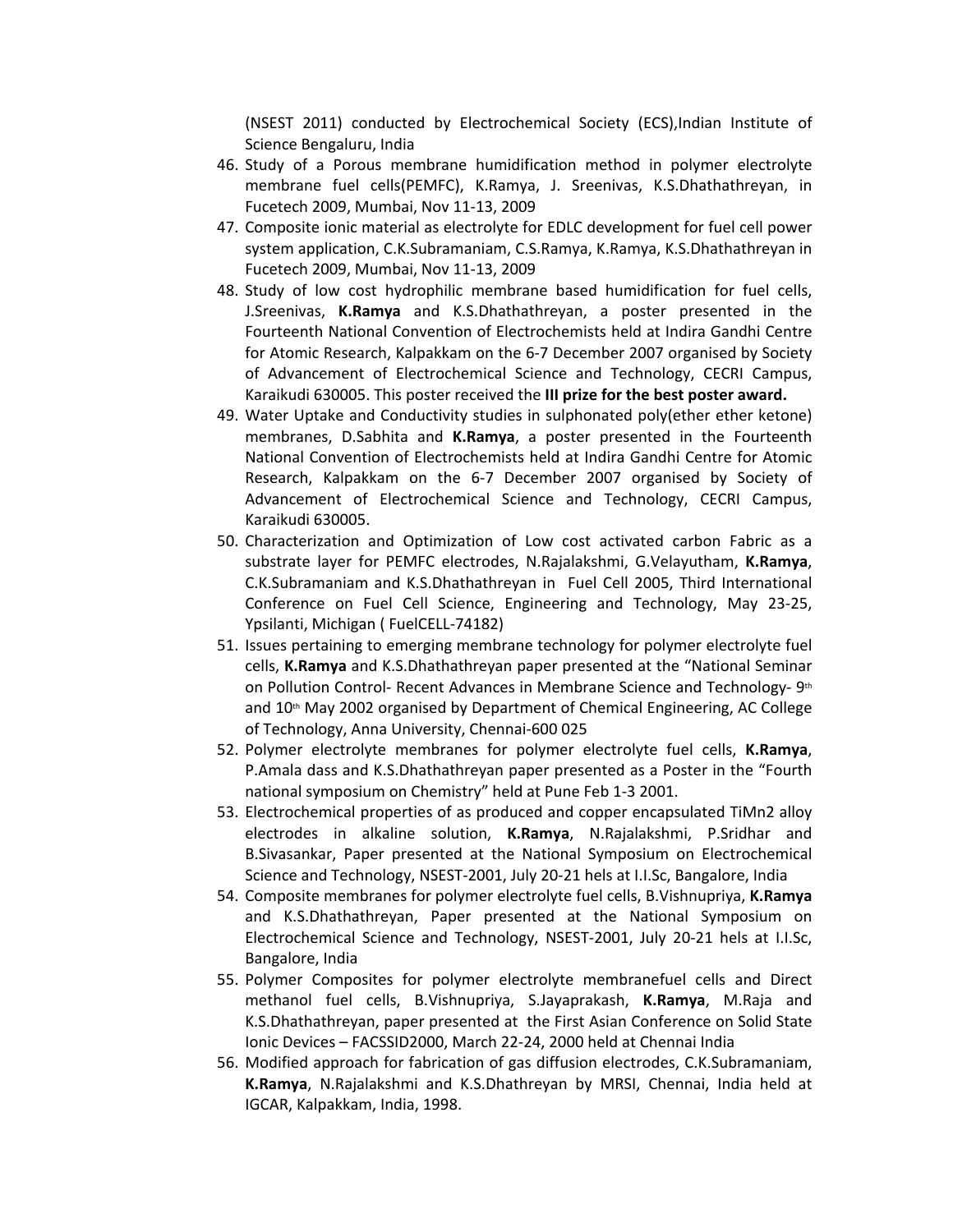### **Invited Lectures**

- 57. HTPEMFC stack development and analysis using AC impedance spectroscopy, K.Ramya and K.S.Dhathathreyan, International conference on Advancements in Polymeric materials, Feb 12-14,2016, Organized by CIPETat Ahmedabad.
- 58. Polymer Electrolyte Membrane Based Electrochemical Conversion of Carbon Dioxide from Aqueous Solutions, P. Suresh, K. Ramya\*, K. S. Dhathathreyan, Fourth International Conference on Natural Polymers, Bio-Polymers, Bio-Materials, their Composites, Nanaocomposites, Blends, IPNs, Polyelectrolytes and Gels: Macro to Nano Scales (ICNP – 2015), April 10, 11 & 12, 2015, Kottayam, Kerala, India organised by Mahatma Gandhi University, Kottayam Kerala
- 59. Polymer electrolytes in electrochemical devices K.Ramya and K.S.Dhathathreyan, International conference on Advancements in Polymeric materials, Feb 20-22,2015, Organized by CIPETat IISc, Bangalore.
- 54. Electrochemistry applications in Fuel cells DST SERB school on "Fundamental electrochemical principles applied to problems in science and engineering" from 10-14 Aug, conducted in the Dept. Chem. Engg. IIT Madras.
- 1. Polymer electrolyte membrane based supercapacitors K.Ramya and K.S.Dhathathreyan, International conference on Advancements in Polymeric materials, 2014, Organized by CIPET, Bhuvaneshwar.
- 60. Polymer electrolyte membranes in sensor applications K.Ramya and K.S.Dhathathreyan, International conference on Advancements in Polymeric materials, innovation in materials and product developments, March 1-3,2013, Organized by CIPET, Lucknow
- 61. Ionic conducting Materials- Solid Polymer electrolytes, K.Ramya at Two day Program on Fuel Cell Education and Training – 4-5 April 2011 organized by TIFAC-CORE in Automotive Infotronics, VIT University, Vellore
- 62. Nafion / PTFE Composite Membranes for Fuel Cell Applications, K.Ramya and K.S.Dhathathreyan, International conference on Advancements in Polymeric materials, innovation in materials and product developments, March 25-27,2011, Organized by CIPET, Chennai

#### Patents

- 63. High temperature polymer electrolyte membrane fuel cells with exfoliated graphite based bipolar plate 494/DEL/2014 dated 20.2.14
- 64. Exfoliated graphite separator based electrolyzer for hydrogen generation 3073/DEL/2013.
- 65. Polymer Electrolyte Membrane (PEM) cell and a method of producing hydrogen from aqueous organic solutions in pulse current mode3313/DEL/2012.
- 66. An improved method for the generation of hydrogen from a metal hydrogen compound and a device therefor – Patent granted no. 285257